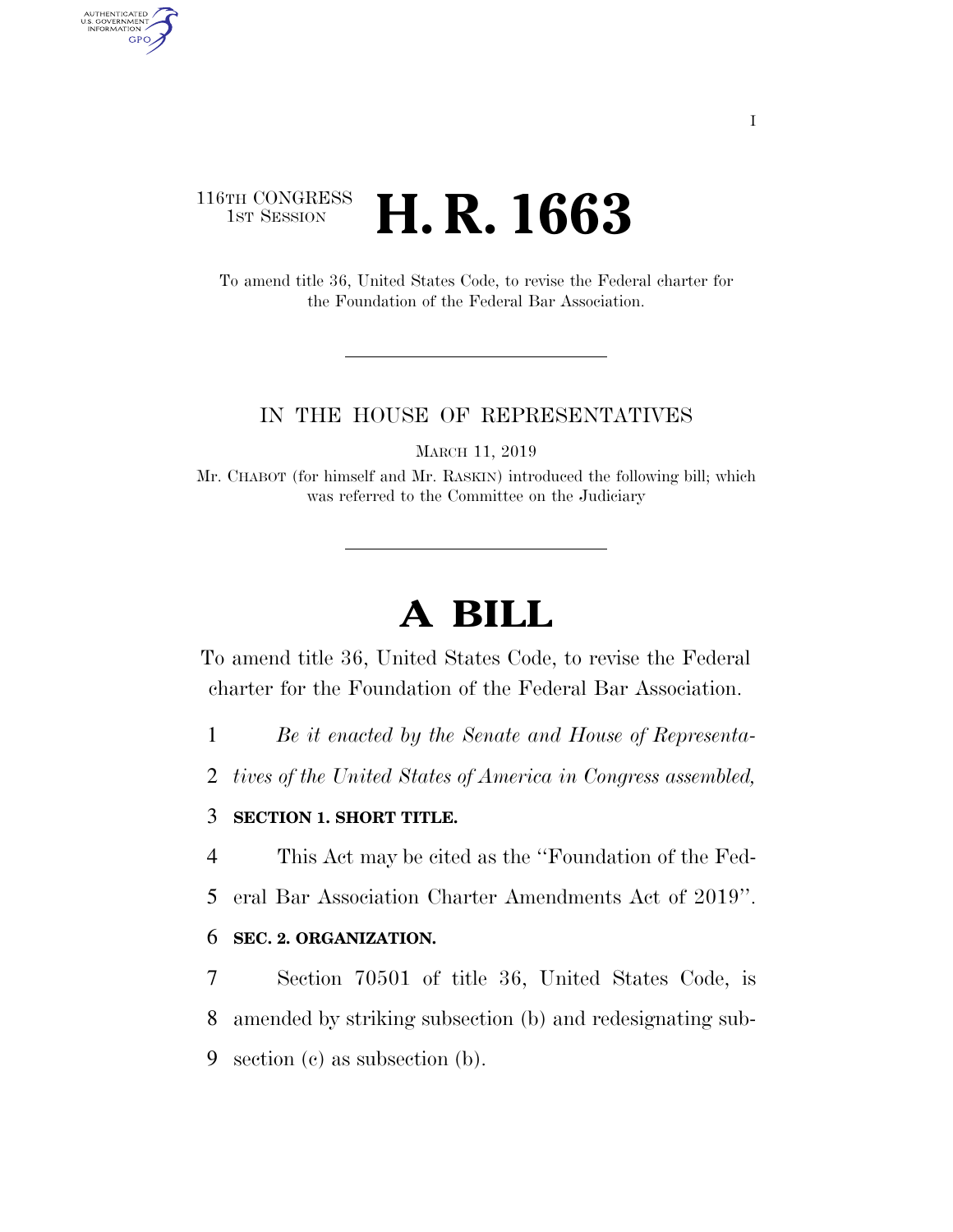#### **SEC. 3. MEMBERSHIP.**

 Section 70503 of title 36, United States Code, is amended—

 (1) by striking subsections (a) and (b) and in-serting the following:

 ''(a) ELIGIBILITY.—Except as provided in this chap- ter, eligibility for membership in the corporation and the rights and privileges of members are as provided in the bylaws.''; and

 (2) by redesignating subsection (c) as sub-section (b).

### **SEC. 4. GOVERNING BODY.**

 Section 70504 of title 36, United States Code, is amended to read as follows:

### **''§ 70504. Governing body**

 ''(a) BOARD OF DIRECTORS.—The board of directors is the governing body of the corporation. The board may exercise, or provide for the exercise of, the powers of the corporation. The board of directors and the responsibilities of the board are as provided in the bylaws.

 ''(b) OFFICERS.—The officers and the election of the officers are as provided for in the bylaws.''.

# **SEC. 5. RESTRICTIONS.**

 Section 70507 of title 36, United States Code, is amended to read as follows: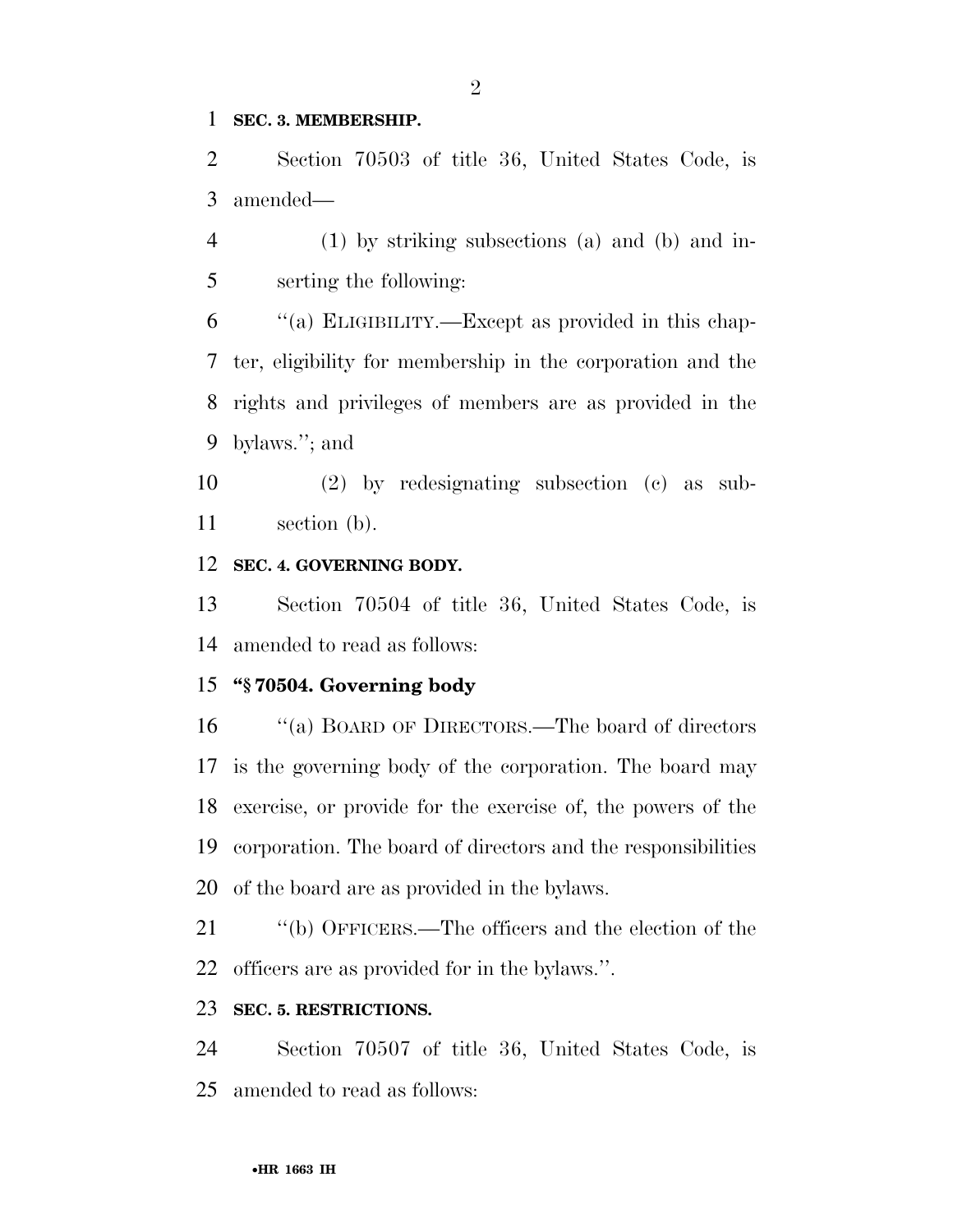# **''§ 70507. Restrictions**

2 "(a) STOCK AND DIVIDENDS.—The corporation may not issue stock or declare or pay a dividend.

 ''(b) POLITICAL ACTIVITIES.—The corporation or a director or officer in his or her corporate capacity may not contribute to, support, or participate in any political activity or in any manner attempt to influence legislation. 8 "(c) DISTRIBUTION OF INCOME OR ASSETS.—The in- come or assets of the corporation may not inure to the benefit of, or be distributed to, a director, officer, or mem- ber during the life of the charter granted by this chapter. This subsection does not prevent the payment, in amounts approved by the board of directors, of—

14  $\frac{1}{2}$  (1) reasonable compensation; or

 ''(2) reimbursement for expenses incurred in undertaking the corporation's business, to officers, directors, or members.

 This subsection does not prevent the award of a grant to a Federal Bar Association chapter of which an officer, di- rector, or member may be a member. This subsection also does not prevent the payment of reasonable compensation to the corporation's employees for services undertaken on behalf of the corporation.

 ''(d) LOANS.—The corporation may not make a loan to a director, officer, member, or employee.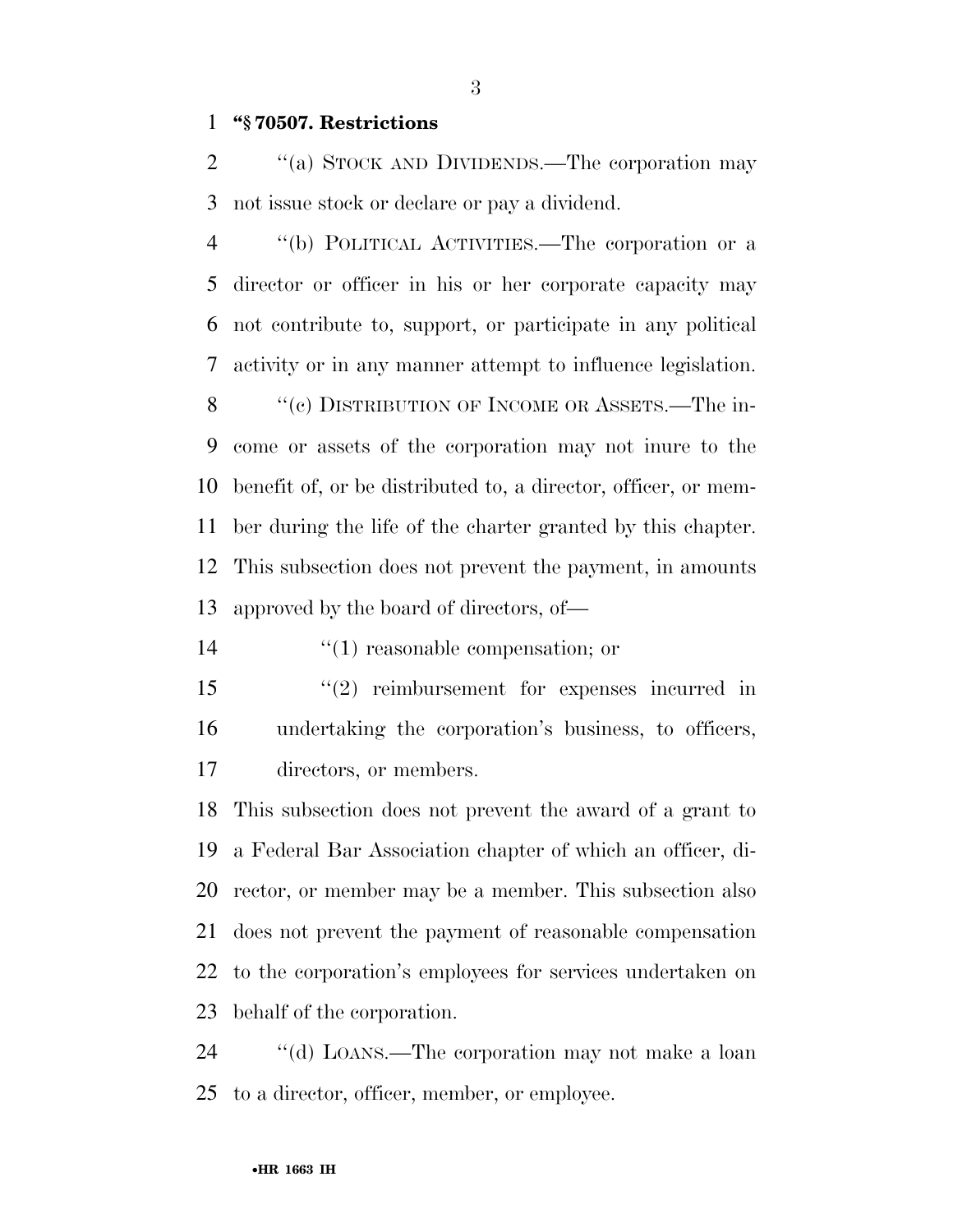''(e) IMMUNITY FROM LIABILITY.—Members and pri- vate individuals are not liable for the obligations of the corporation.

4 "(f) CLAIM OF GOVERNMENTAL APPROVAL OR AU- THORITY.—The corporation may not claim congressional approval or the authority of the United States Govern- ment for any of its activities; it may, however, acknowl-edge this charter.''.

### **SEC. 6. PRINCIPAL OFFICE.**

 Section 70508 of title 36, United States Code, is amended by striking ''the District of Columbia,'' and in- serting ''a United States location decided by the board of directors and specified in the bylaws,''.

# **SEC. 7. SERVICE OF PROCESS.**

 Section 70510 of title 36, United States Code, is amended to read as follows:

### **''§ 70510. Service of process**

 ''The corporation shall comply with the law on service of process of the State or District in which it is incor-porated.''.

# **SEC. 8. DEPOSIT OF ASSETS ON DISSOLUTION OR FINAL LIQUIDATION.**

 Section 70512 of title 36, United States Code, is amended to read as follows: